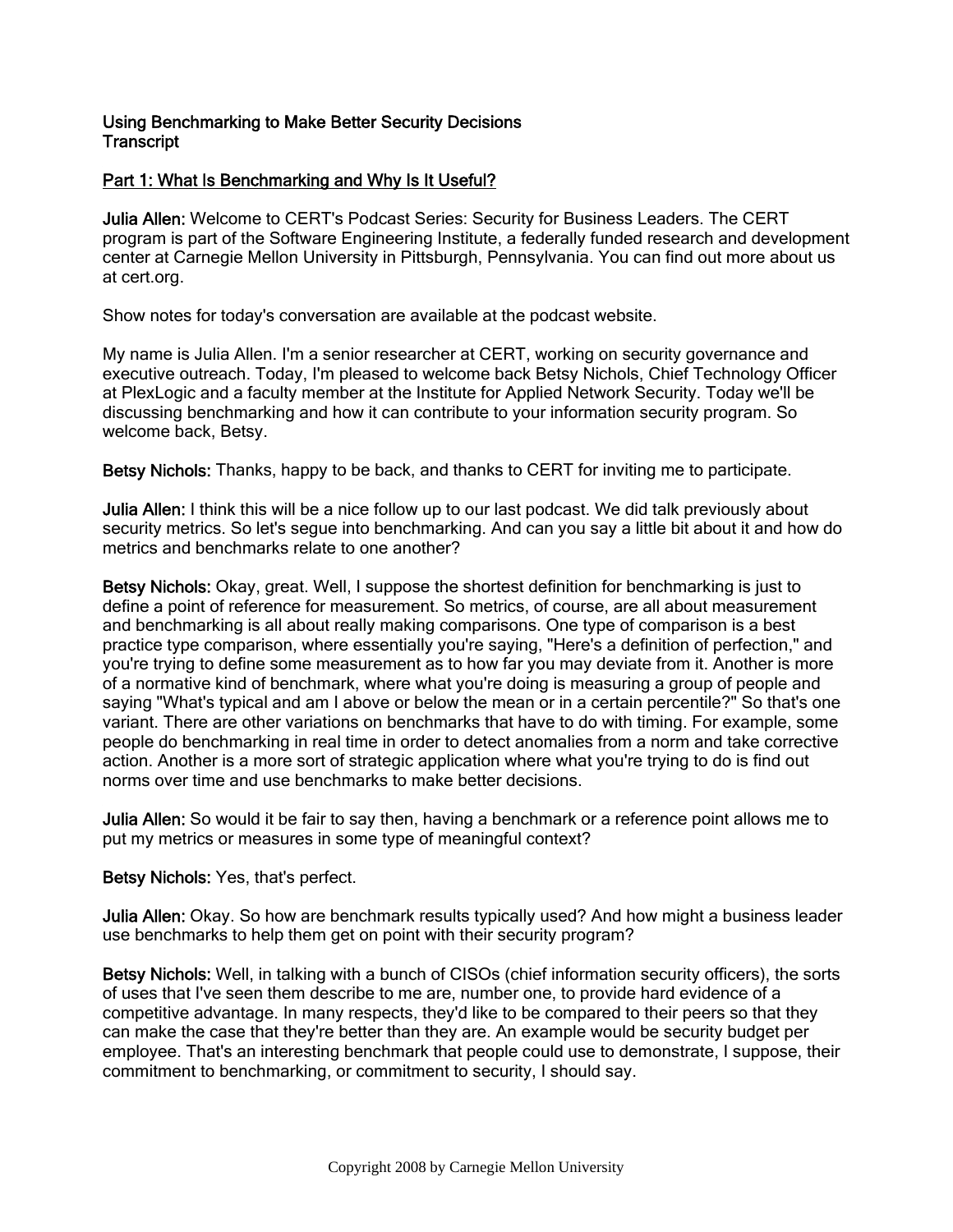Other uses would be to identify areas that require improvement, where maybe you don't compare so well to your peers. You can defend proposed budget or staff expenditures with benchmarks. Certainly you can drive performance improvement and measure it. You can communicate performance to executives in a very crisp and concise manner that typically is pretty easily understood. The common thread for most of these uses is that a benchmark provides information that will lead to better decisions and that in turn will lead to a better IT security program.

Julia Allen: So if you take this whole notion of putting your measures in context – often we'll see someone reference a best practice and you should do it just because it's a best practice. And yet when you have the benefit of benchmarks, it occurs to me that - say you're in a financial services sector, in the manufacturing sector – you can actually get a much better handle on if that practice is good and useful given the business that you're in. Is that potential there?

Betsy Nichols: I think that's absolutely true. The benchmark does allow one to compare one's performance to one's peers and add context to it that way. I guess the other point I would make is that doing well for the sake of doing well, while that's certainly a valuable context, you also want to know that doing well with a particular benchmark leads to better security, whatever that means. And better security in some contexts may be reflected through benchmarking on security practices that would, let's say, reduce the likelihood of a data loss event, or increase the availability of systems because they're more secure and have a lesser tendency to fail because of security problems.

Julia Allen: It also occurs to me that, we know that you can't secure everything and so you have to make some risk-based decisions about what actions to take. And I would think that benchmarks could help inform, as you said, inform that decision making process.

Betsy Nichols: Absolutely.

# Part 2: Benchmarking Challenges and Some "Works In Progress"

Julia Allen: In your experience, and in your work with your clients, what are some of the major roadblocks to security benchmarking?

Betsy Nichols: Well there are several. (1) The first one is just arriving at really crisp, unambiguous definitions of what the benchmark will be. How do you compute it? What precise data is required? What counts? What doesn't count? This can be harder than it may sound.

(2) The second barrier is really having a trusted third party, some dispassionate entity that can be trusted to collect, compute, publish, and protect the benchmark's integrity and confidentiality and accuracy. This means that benchmarking has to sustain itself really as a business. A third party has to be able to stay in business to do this.

(3) And the third one I would mention, third barrier, is what I would call market gravitas. The best way for me to describe this is by analogy really. If you look at other famous benchmarks from other areas outside of IT, benchmarks such as the Nielsen media ratings, or the College Board SATs, or Moody's, as examples, all of these are benchmarks that have what I would call market gravitas. In the case of Nielsen, a good rating maps the ability of a media outlet to charge higher advertising fees. So there's a business reason to allow one's self to be rated. In the case of College Board exams, good SAT scores can map to college admission success for an applicant. In the case of Moody's, higher ratings map to financial benefits. So market gravitas is very important and probably, in my opinion, the most difficult roadblock of the above three anyway to overcome.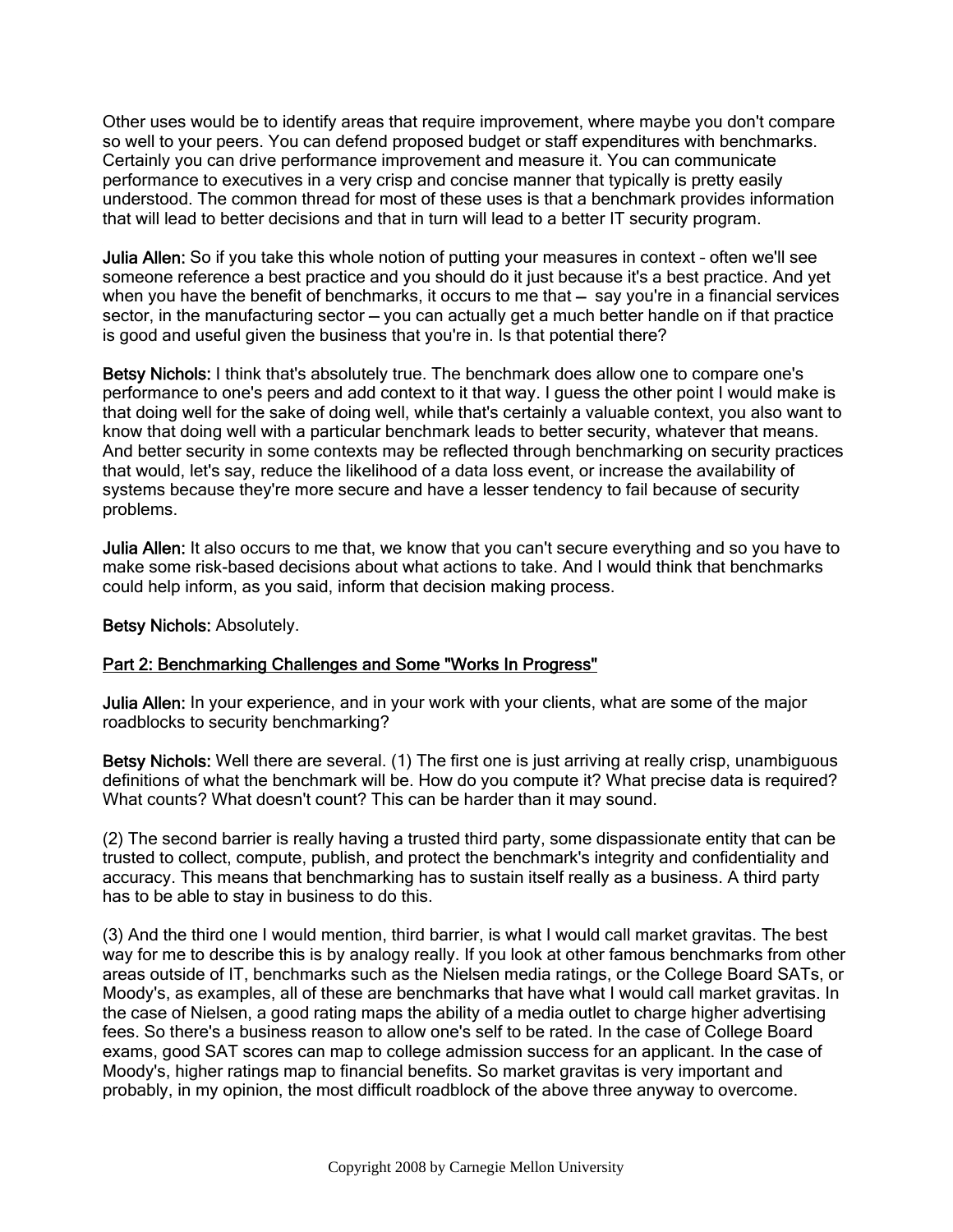Julia Allen: So obviously what you're saying is there needs to be a business case for the benchmark.

Betsy Nichols: Yes. There needs to be a business case and there needs to be enough value in the benchmark to sustain a trusted third party to do it.

Julia Allen: That makes good sense. So obviously benchmarking involves sharing data, right? And some of this data is sensitive. So in your experience, is it possible to conduct meaningful benchmarks without fear of losing privacy or data confidentiality?

Betsy Nichols: Well, this is an interesting question. And I guess what I have to say is the answer is yes and no.

#### Julia Allen: Okay.

Betsy Nichols: Let me explain that. I would say yes, in terms of protecting the privacy of the individual companies or the business units or the people, let's say, that are being measured. I think that can be done. And I can talk more about that in a minute.

But what I mean by "no" is, it does not necessarily protect the group in terms of publishing characteristics of the group as a whole. And that can have a downside. So let me give you an example. Suppose that we established a benchmark called "account latency." That's really a key performance indicator that measures the mean time, let's say, elapsed, between an employee's termination from a company and the removal of all that employee's IT access to accounts. Say it's in units of hours, for example. That would be our benchmark metric. It would be a way of measuring the relative performance of companies in managing access to sensitive data, let's say. If there were 300, 400 companies involved in a benchmark project, or even more, it would be fairly straightforward, in other words, known art, to protect the transfer and storage of the benchmark metric results from each of the participating companies to the benchmark center. The statistics in determining each company's individual performance and comparing them as peers, that's also known art. It's not particularly difficult statistics. As an example, you could just use percentiles to rate their performance. Moreover, I would say the protection of each company's individual percentile would be relatively easily protected. Certainly it's known art. The companies that did well might even choose to reveal their results. They could say, "Well, we're in the 95th percentile," and they wouldn't be revealing anything else about the other companies.

So the answer is "yes" for the individuals. I think that's not the problem. What is most difficult is protection of the overall state of the peer group. In terms of account latency, let's say, if a company reported that it was in the top five percent of latency but its latency was three days, then that's some information that would be useful to the dark side, so to speak, or the black hats out there.

Julia Allen: Right, because if they know that a particular sector has that kind of a delay between termination and removal of the accounts, then that clearly gives them a window of opportunity.

Betsy Nichols: It absolutely does. And it defines how long they should work at cracking that particular point of vulnerability. So it's interesting. It sort of takes a very special point of view for the peer group to say, "Okay, it's okay for us to let this information come out. It's going to drive improvement. And in the interest of driving improvement, we'll live with it." This is an example, I guess, of a specific benchmark where that risk is particularly acute, or that problem is more acute. There are other types of benchmarks where the problem is probably less acute.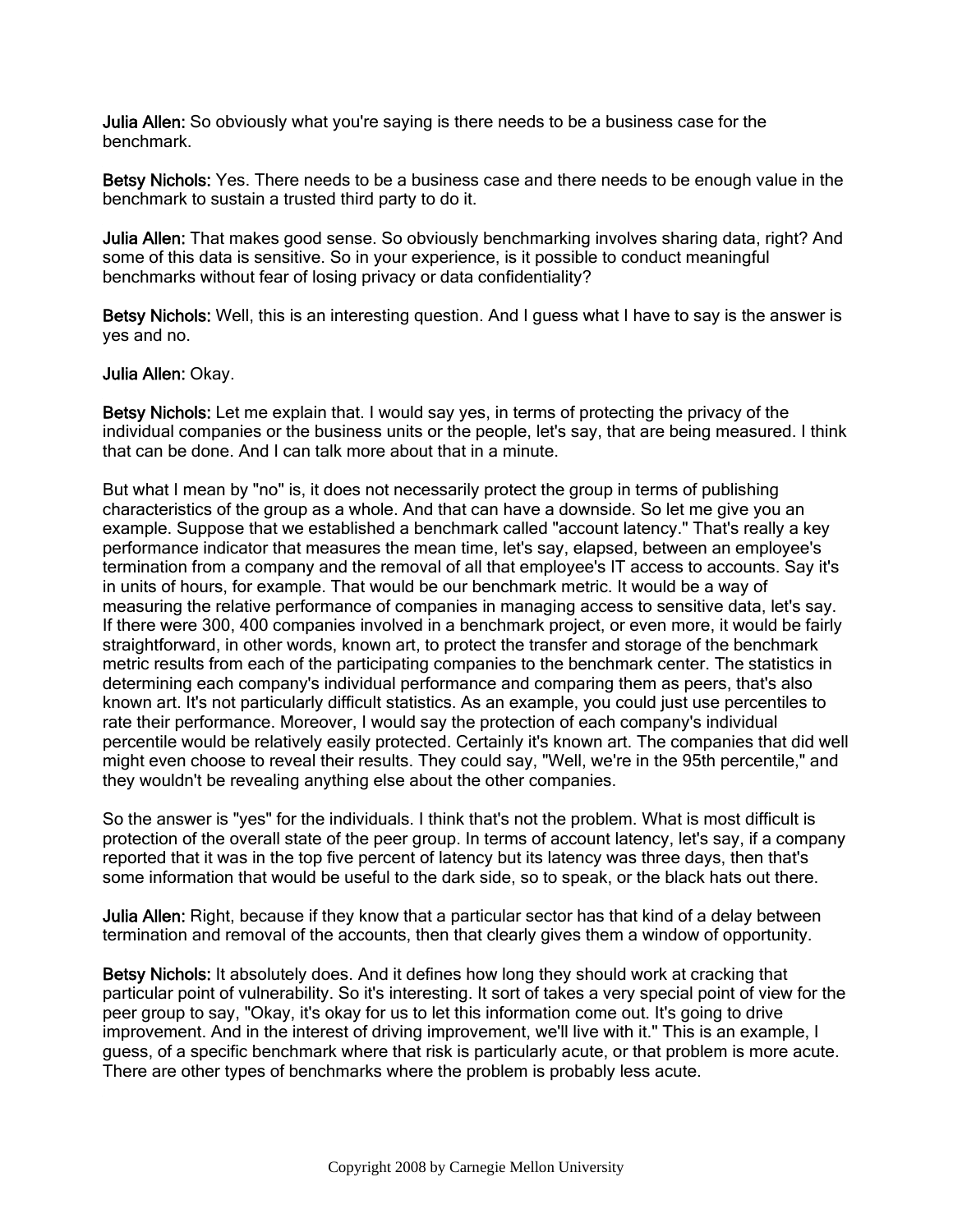**Julia Allen:** So building on that notion of the data sensitivity and the upside and the downside, what have you seen as effective approaches for building these trust relationships such that business leaders will actually be willing to share data with one another so that the results can be useful?

Betsy Nichols: Luckily there are a few. And I think there're some that are really making good progress. One example is the ISACs. ISAC stands for the Information Sharing and Analysis Center. These are federally mandated groups and they are organized to serve particular market segments. So for example, there's the FS-ISAC, which serves the financial services sector. And the MS-ISAC, multi-state ISAC, that serves state governments.

To date, these entities have been successfully established as trusted third parties. They have memberships that number in the hundreds, if not thousands. And to date, the primary information that they've been sharing is cyber and physical threat data. If one organization sees a threat, it notifies the central organization, the central ISAC, and then that ISAC takes care of disseminating that information. So it's not really, strictly speaking, benchmarks. But these organizations are actively looking at expanding their services to include benchmarks. And I think they're well positioned, both financially and trust-wise, to serve that purpose.

Julia Allen: So are there some particular mechanisms they've put in place to establish these trust relationships? Or is it more just person-to-person and knowing each other?

Betsy Nichols: Well, of course, the federal mandate doesn't hurt. They are kind of classic associations. They're dot orgs. And they have membership so they charge a membership fee. And I think that probably the initial level of trust was to some degree a by-product of the federal mandate. They also have people from Department of Homeland Security on their Board. There's a lot of participation from the federal government to try to encourage sharing. And then I think their reputation has increased as they've become known and there have been no breaches.

There are some other examples that I could mention, I guess. I mean, one is the Computer Security Institute, CSI. They conduct an annual survey. And there are typically 400 or more companies that fill out the survey. The published results, I think, are universally read by everyone. So it's something that people pay attention to. They do their reporting in a benchmark sort of context by comparing peers. And while the survey sometimes lacks a certain, let's say, rigor in terms of how consistently it's performed year in and year out, and people complain about it, still, I think it's an influential benchmark that exists.

Another one that I wanted to mention was the Center for Internet Security benchmarks, the CIS benchmarks. I mention those really for two reasons. The first is it's a great example of a best practice benchmark, as opposed to a normative benchmark, which is primarily what CSI was doing. The second reason I mention it is that it's been sustained over a long period of time and it's got a record of continuous progress. And I think it's gaining momentum over the years.

## Part 3: Keeping Benchmark Data Up to Date and Getting Started

Julia Allen: Well, you've really segued nicely into my next question with the Center for Internet Security example, which is, given that the landscape's always changing, what are some effective ways, in addition to those you've mentioned, to keep benchmark data up to date?

Betsy Nichols: They have a particularly tough problem because their benchmark is extremely technical. It looks at essentially the deviation of a target system from an ideal configuration. And with the changing in technologies, for example, now just with the introduction of Microsoft's Vista operating system, a lot of their benchmarks become, certainly not obsolete because there's a lot of